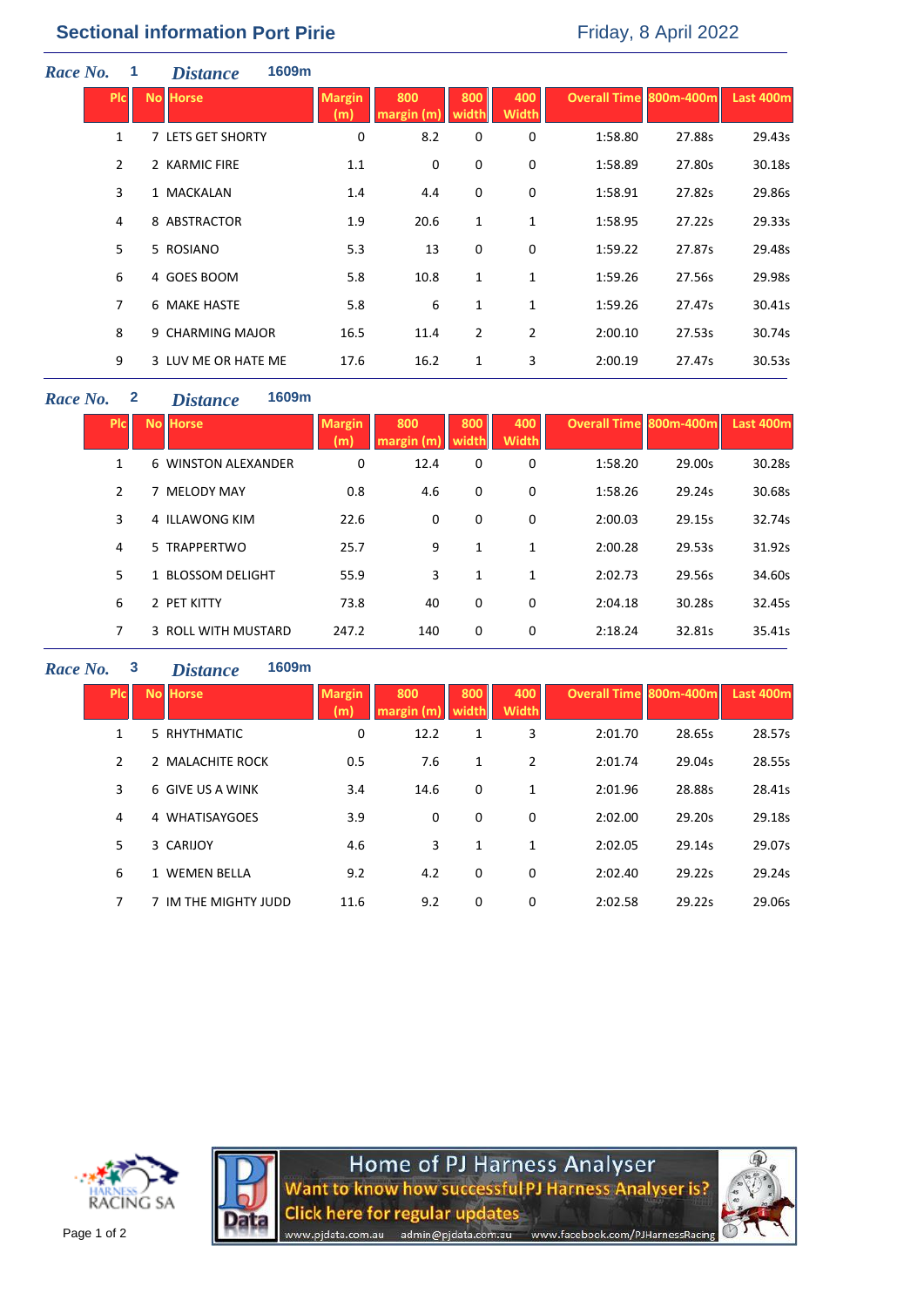# **Sectional information Port Pirie** Friday, 8 April 2022

| Race No. | 4            | <b>Distance</b>   | 2050 <sub>m</sub> |                      |                  |              |                     |                               |        |           |
|----------|--------------|-------------------|-------------------|----------------------|------------------|--------------|---------------------|-------------------------------|--------|-----------|
|          | <b>PIC</b>   | <b>No Horse</b>   |                   | <b>Margin</b><br>(m) | 800<br>maxgin(m) | 800<br>width | 400<br><b>Width</b> | <b>Overall Time 800m-400m</b> |        | Last 400m |
|          | $\mathbf{1}$ | 2 NATE BRAXTON    |                   | 0                    | 0                | 0            | 0                   | 2:35.20                       | 28.90s | 29.20s    |
|          | 2            | 6 BIEN HOA        |                   | 10.1                 | 3.2              | 1            | 1                   | 2:35.97                       | 28.93s | 29.67s    |
|          | 3            | 3 BARNEY FELLA    |                   | 17.5                 | 9.8              | 0            | 0                   | 2:36.54                       | 29.06s | 29.60s    |
|          | 4            | 1 LIBERTY TEE JAY |                   | 19.1                 | 4.6              | 0            | 0                   | 2:36.66                       | 29.04s | 30.11s    |
|          | 5.           | 5 WEEROONA BOY    |                   | 23.2                 | 7.8              | 1            | 1                   | 2:36.98                       | 28.98s | 30.23s    |
|          | 6            | 4 CUTE ROCK       |                   | 23.5                 | 13               | 1            | 1                   | 2:37.00                       | 28.95s | 29.90s    |

#### *Race No.* 5 *Dis*

| stance | 1609m |
|--------|-------|
|--------|-------|

| Plc | <b>No Horse</b>     | <b>Margin</b><br>(m) | 800<br>margin (m) | 800<br>width | 400<br><b>Width</b> | Overall Time 800m-400m |        | Last 400m |
|-----|---------------------|----------------------|-------------------|--------------|---------------------|------------------------|--------|-----------|
| 1   | 3 HEADOVAHEELS      | 0                    | 13.2              | 1            | 2                   | 2:00.50                | 28.31s | 29.63s    |
| 2   | 1 ROCKNROOSTA       | 0.1                  | 0                 | 0            | 0                   | 2:00.51                | 29.20s | 29.71s    |
| 3   | 2 WESAIDSO          | 0.5                  | 6.2               | 0            | 0                   | 2:00.54                | 29.11s | 29.37s    |
| 4   | 4 IN PLAY           | 6.8                  | $\overline{2}$    | 1            |                     | 2:01.03                | 29.33s | 29.92s    |
| 5   | 5 CHEERS POVERTY    | 7.2                  | 8.6               | 1            | 1                   | 2:01.06                | 29.20s | 29.60s    |
| 6   | 6 LITTLE BAY ENGINE | 7.6                  | 10.6              | 0            | 0                   | 2:01.09                | 29.29s | 29.39s    |

Harness Racing SA nor the provider accepts any responsibility for the completeness or accuracy of any of the information contained herein, and makes no representations about its suitability for any particular purpose. Users should make their own judgements about those matters and/or seek independent advice. You assume all risks associated with use of the data provided on this page.





Home of PJ Harness Analyser<br>Want to know how successful PJ Harness Analyser is? **Click here for regular updates** admin@pjdata.com.au www.facebook.com/PJHarnessRacing www.pidata.com.au